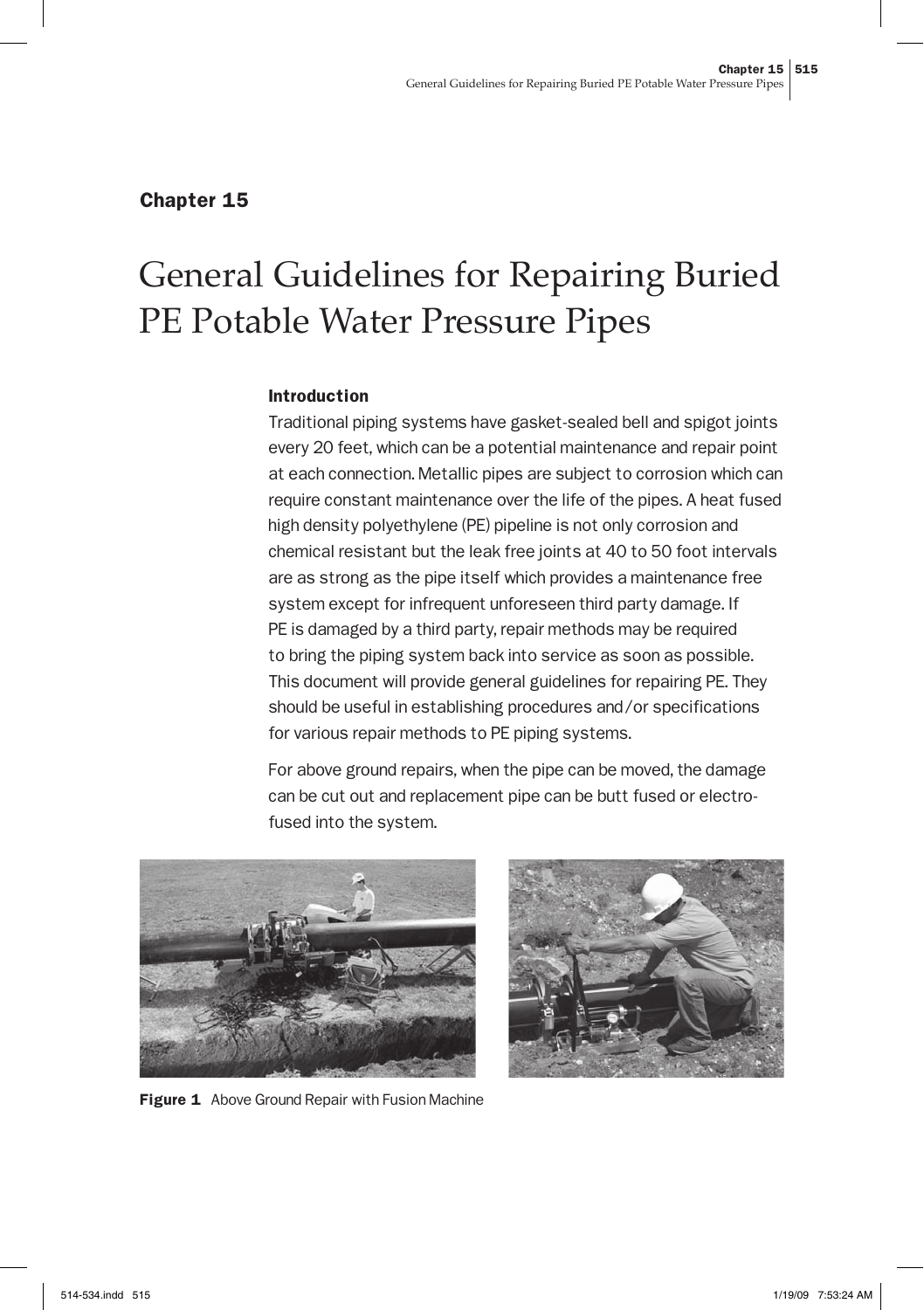However constrained installations, such as buried pipes, may not allow such movement. Permanent repairs of constrained pipes may require techniques and fittings that do not require longitudinal movement such as spool or flanged assemblies, mechanical or electrofusion couplings, etc.

Caution: Be sure to follow OSHA safety guidelines when uncovering and repairing buried pipelines.

# Natural Gas Polyethylene Piping Systems

In this application, only those persons qualified pursuant to a gas company's Operator Qualification program shall make repairs.

Plastic piping systems may be damaged during installation or through third party damage by others once in service. The repair or replacement must be made in accordance with requirements of DOT 49 CFR 192.311. All imperfections or damaged sites that would impair the serviceability of the plastic pipe (significant scratches, gouges or flaws) must be removed or repaired.

Mechanical or electrofusion couplings appropriate for plastic gas piping systems are frequently used for economical and convenient replacement of damaged plastic pipe segments. The gas flow is stopped; the damaged section cut out and replaced with a mechanical repair fitting or a new segment using either two couplings or a fusion joint and a coupling. Joints fabricated from mechanical fittings used in replacement must be designed to restrain the pipe against pullout forces and, if metallic fittings are utilized, be protected against corrosion.

Full encirclement type band clamps have been successfully used with plastic pipe to make repairs. ASTM F 1025 "Standard Guide for Selection and Use of Full Encirclement Type band clamps for Reinforcement or Repairs of Punctures or Holes in Polyethylene Gas Pressure Pipe" provides guidance regarding use of this fitting for repair and reinforcement of polyethylene pipe. The important consideration is that the clamp permanently exerts limited unit-bearing pressure on the plastic pipe since it is not possible to install metal stiffeners inside the plastic pipe in this application. A soft gasket formulation with waffle-type inner surface would generally be preferred for this application. In all cases, the method used should follow procedures that have been established and qualified by test.

Full encirclement type band clamps in compliance with the guidelines of ASTM F 1025 are acceptable for temporary repairs of polyethylene pipe.

Before placing in service, test segments of plastic pipe that are installed to replace damaged sections of mains and services according to the operator's procedures. Leak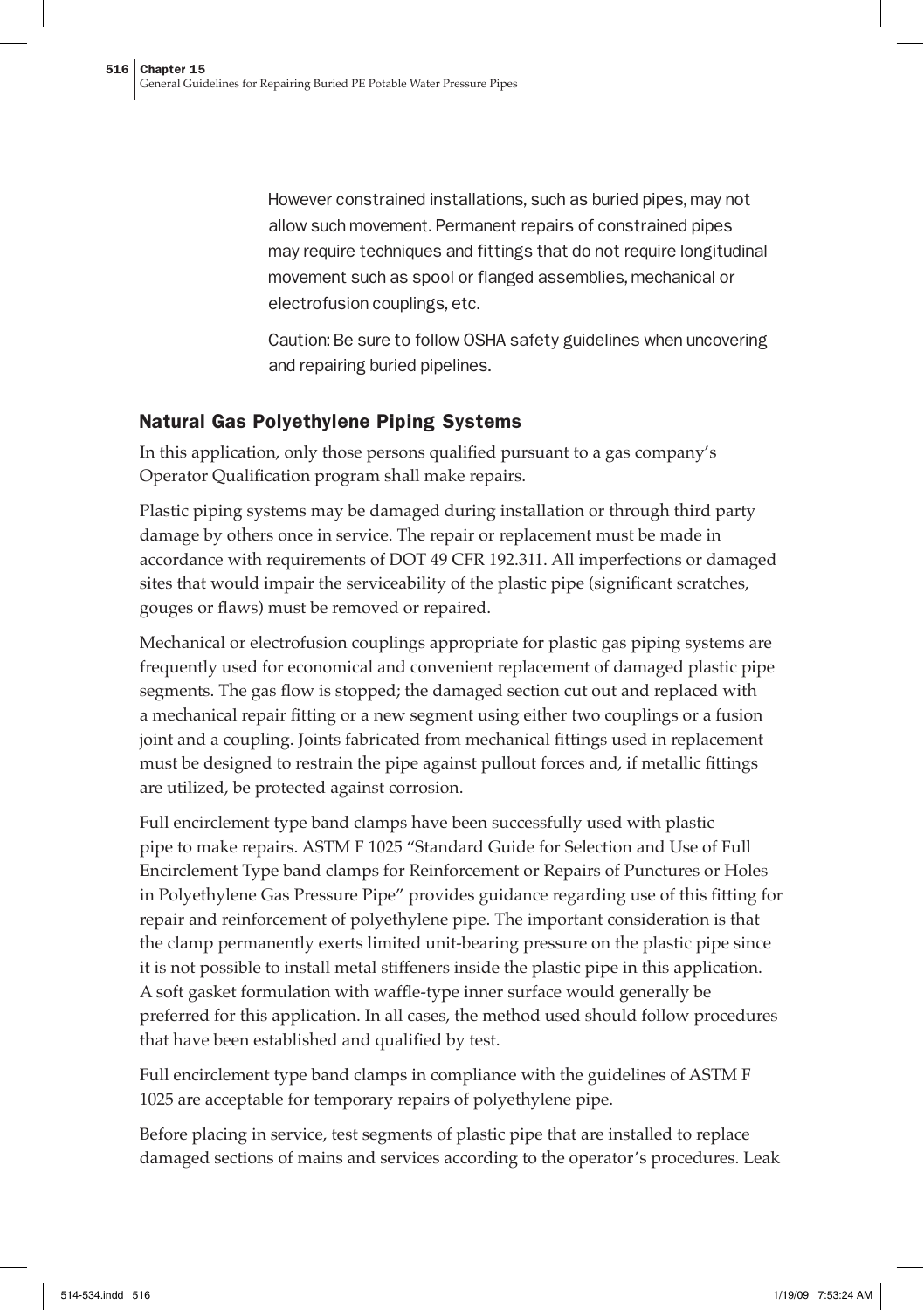test all tie-in joints and the squeeze-off areas at system pressure after the repair is complete. If recommended by the manufacturer, any anti-static fluid should be rinsed from the piping using water. If, in a dig-in situation or a plastic service other than a low pressure service, it appears that the pipe or casing was pulled or moved, and that damage could have occurred at locations along the service other than those inspected or repaired, leak-test the entire service at 100 psig for a minimum of 5 minutes per the operator's procedures. Leak- test low –pressure services at 10 psig for a minimum of 5 minutes per the operator's procedures. If additional damage is found, replace the service.

# Municipal and Other Polyethylene Piping Systems

## Temporary Field Repairs with Full Circle Band Clamp

Many system operators will have full circle band clamps in their specifications as a repair option. In general these types of repair clamps have proven to be a great method of temporary repair, especially in emergency situations.

Some general design considerations for the successful use of full circle band clamps are as follows:

- Full Circle Band Clamps are recommended for repairs only where the pipe is able to maintain its structural integrity. Consider repairs only to a clean-cut round hole or deep scratches or gouges of maximum dimension, less than the nominal diameter of the pipe divided by three. Do not use band clamps when the pipe has cracks, jagged punctures, long tears, or deep scratches or gouges which could propagate outside the clamp under anticipated field loads.
- Do not exceed the manufacturer's recommended maximum operating parameters such as temperature and pressure.
- The installer should always follow the clamp manufacturer's recommend installation guidelines. Whenever possible, use a product that has been specifically designed for use with polyethylene pipe.
- The manufacturer should always be consulted on the use of their product on polyethylene pipe if the clamp was not manufactured specifically for use with polyethylene pipe.
- Pipe movement due to thermal expansion, thermal contraction and creep, as well as, surge events must be considered when repairing polyethylene pipe with a full circle band clamp.
- Generally, full circle band clamps are intended for use in underground applications. If your application is of a different nature, contact the manufacturer of the band clamp.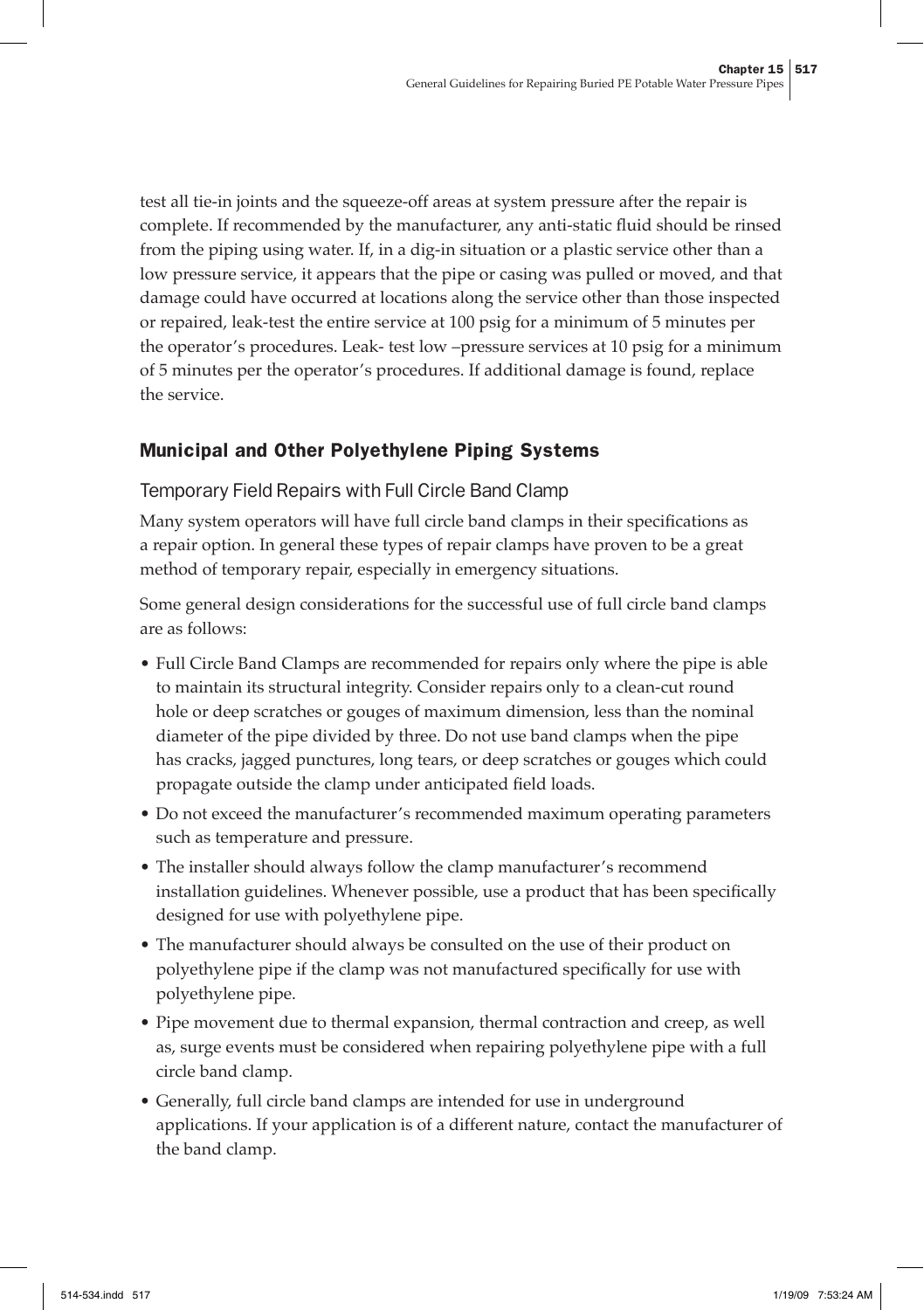If the band clamp is to be used as a permanent repair, contact the fitting manufacturer for the suitability of use as a permanent repair.



**Figure 2 Full Circle Band Clamps** 

# Permanent Field Repairs

## Small Field Repairs

## Saddle Fusion Repair

If the size of the puncture damage is very small (1inch or smaller puncture on one pipe wall), a capped off Tapping Tee or High Volume Tapping Tee or patch can be saddle fused to the main over the damaged area, provided the water flow can be stopped and the repair area kept dry during the repair process. Before adding the patch or fitting, drill a small hole at each end of the damage to prevent the crack from propagating further.

Then, butt fuse a cap on the service outlet of the Tapping Tee selected for the repair. Turn off the water and prepare the surface area around the damage for the saddle fusion process (see PPI Generic Saddle Fusion Procedure TR-41). Saddle fuse the fitting over the damaged area using the Generic Procedure and allow the joint to cool. Wait 30 minutes, turn the water back on.



Figure 3 Saddle Fusion Repair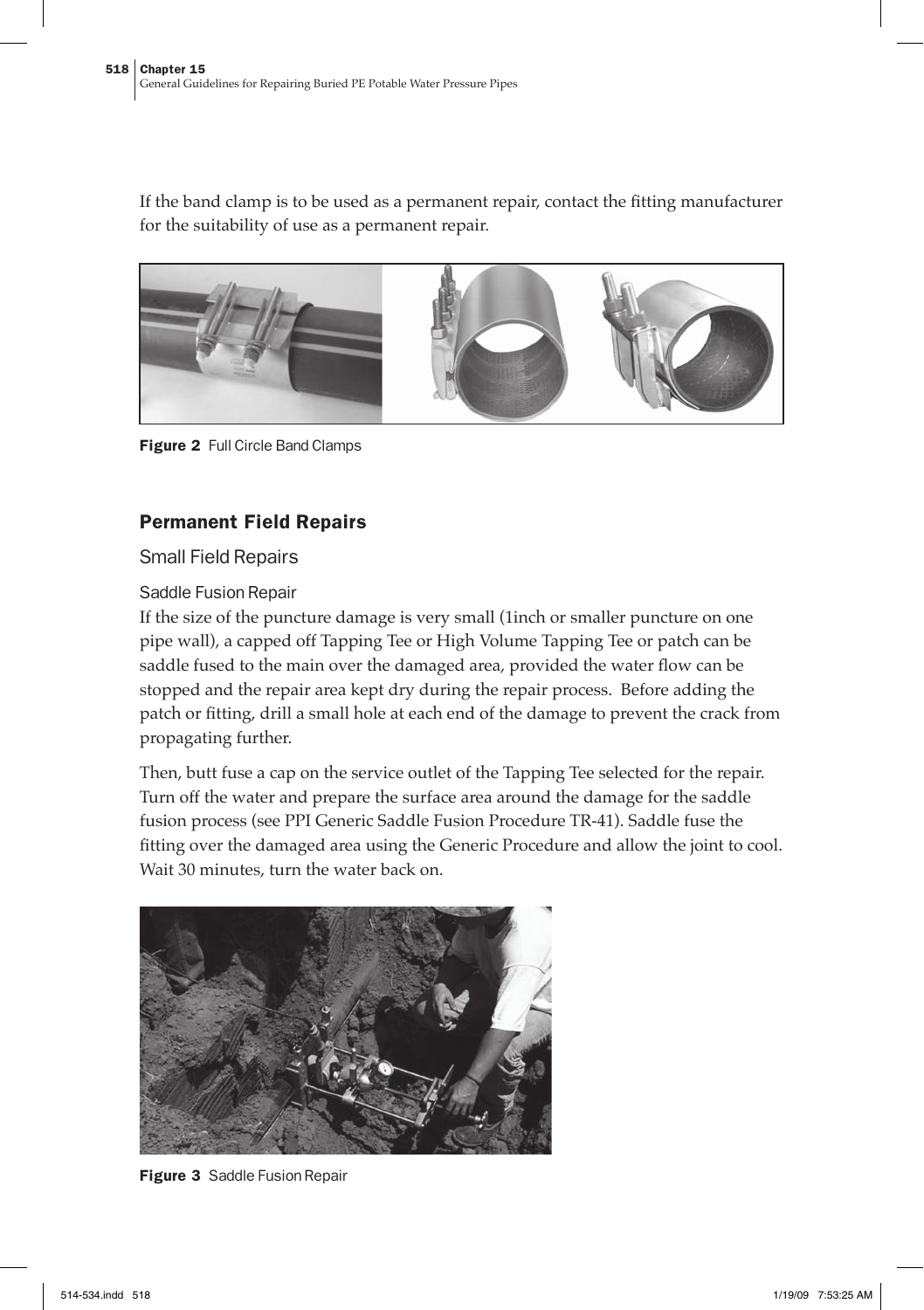Electrofusion Patch Repair

An electrofusion patch can also be used to repair small puncture damage in the pipe (3 inches or smaller puncture in one wall of the pipe) as long as the water flow can be stopped and the repair area kept dry during the repair process. Use the manufacturer's recommended electrofusion procedure and equipment for saddle fusion.



**Figure 4** Electrofusion Patch Repair

## Mechanical Fitting Repair

In some cases where the damage is slight but has severed the pipe, the line can be shut off and a small section of the pipe cut out to install a mechanical coupling in the damaged area (see Figures 5, 6, & 7). Contact the coupling manufacturer for the size of damage that can be repaired. A certain amount of the piping system will need to be exposed to allow the pipe to be bent for the installation of the coupling.

Some couplings are self restrained and others are not. Some require a stainless steel stiffener inside the PE pipe and some do not.

For damage to small diameter water service lines (2 inches and smaller), mechanical compression fittings appropriate for PE pipe or tubing are commonly used for the repair. Water flow is stopped, generally using a pinch off tool, and the damaged area evaluated. If it is a small cut or hole, the pipe can be cut in the damaged area and a compression fitting installed between the pipe ends. As required for larger pipe sizes, this method may require a certain amount of the piping system be exposed to allow the pipe to be bent for the installation of the coupling. If the damage is more extensive, a section of pipe is cut out and replaced with a replacement piece of pipe and two compression fittings.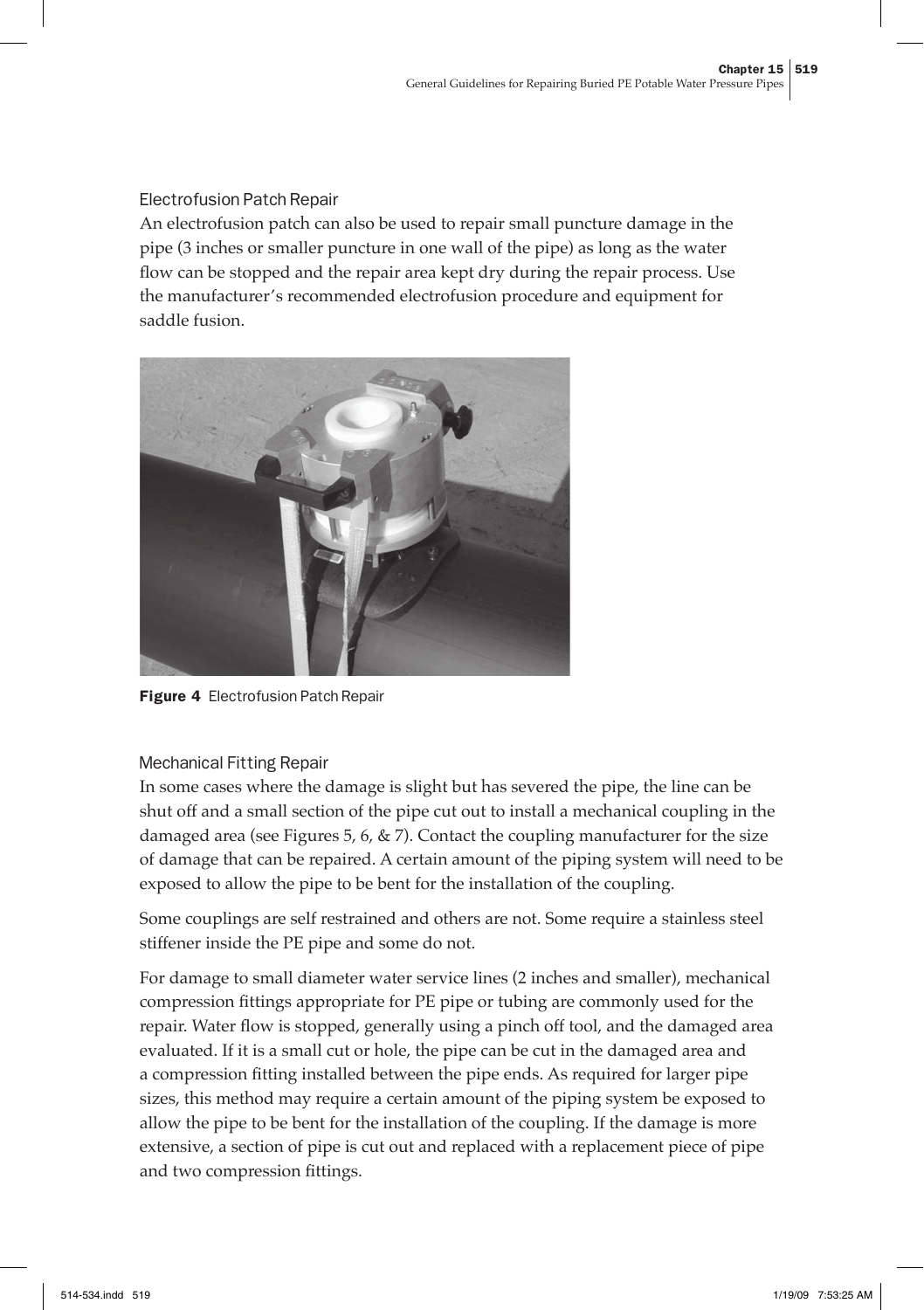It is recommended that all couplings used with PE should have a stiffener installed to increase the sealing capability of the coupling by minimizing the effects of creep and dimensional changes due to temperature variations (see "Stiffener Installation Guidelines" section in this chapter). It is also recommended that, if the coupling does not provide its own restraint, then external restraints should be utilized on each side of the fitting to prevent pullout due to the thermal expansion or the Poisson effect of the pipe (see "Restraint Methods" section in this chapter). Mechanical fittings have different design advantages and accommodate different sizes. Contact the mechanical fitting manufacturer for more information. Several manufacturers make mechanical fittings specifically for use with PE, including Mueller, Elster Perfection, Victaulic, Dresser, JCM, Ford, Romac, Cascade Water Works and Smith-Blair.



Figure 5 Mechanical Couplings



Figure 6 Mechanical Couplings



Figure 7 Mechanical Couplings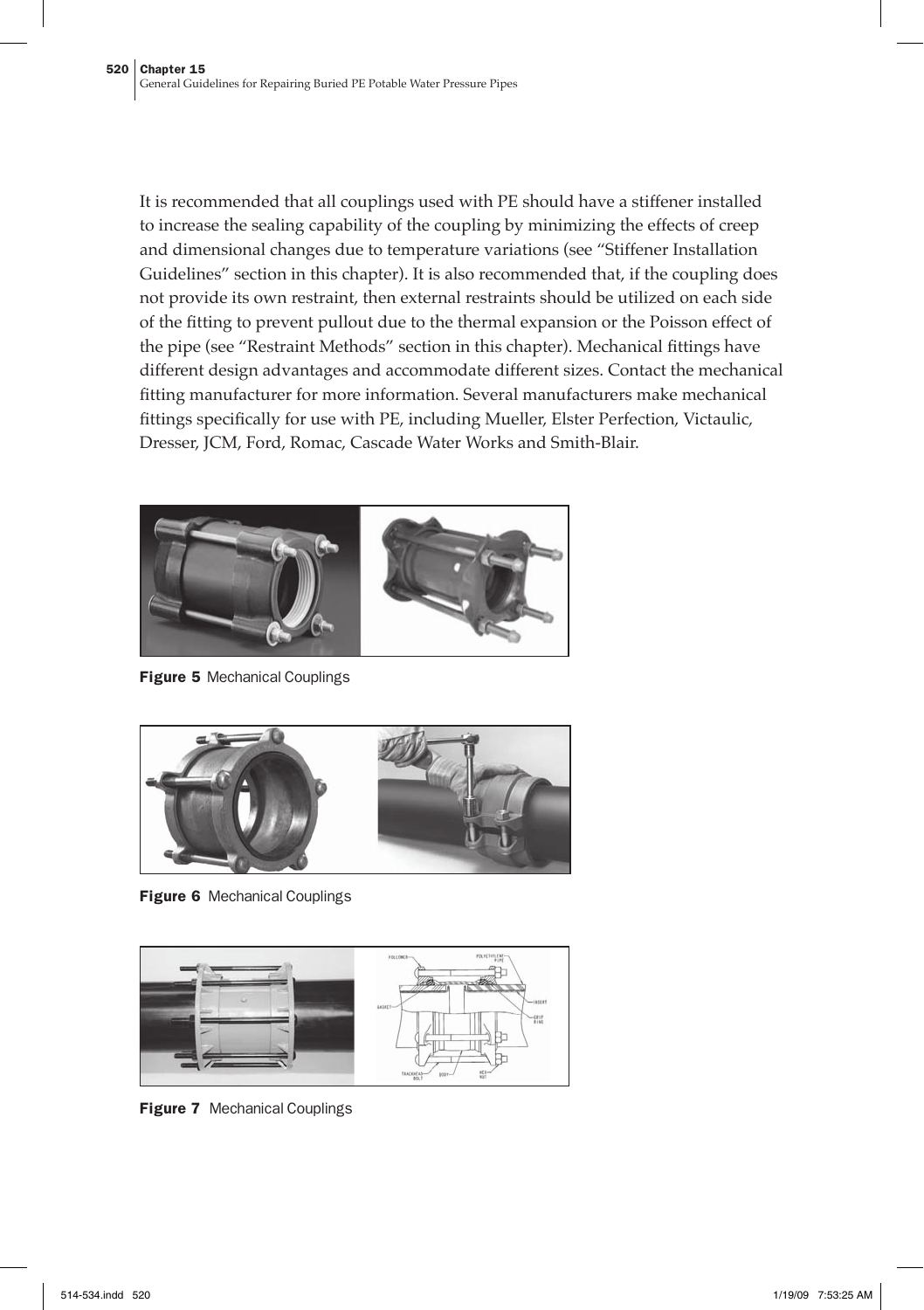# Large Field Repairs

## Mechanical Fitting Repair

If the damage to the pipeline cannot be repaired with a single mechanical coupling as described above, two mechanical fittings can be used by cutting out the damaged pipe (Figure 8 & 9) and making up an assembly with two mechanical fittings and a properly sized and length of polyethylene pipe in the middle. Again, install per the fitting manufacturer's instructions. (Figure 10) A repair to larger pipes requires joining devices for the size of pipe being repaired. However, the various types of joining devices discussed in this section may not be available for all pipe sizes. Contact the joining device manufacturer or supplier for availability and applicability with polyethylene pipe.



Figure 8 Damaged Pipe



Figure 9 Cut out Damaged Section of Pipe

A saw is needed to cut out the damaged pipe and to cut the replacement section between the cut ends. A wrench is also needed to tighten the bolts. After the damaged section is examined, it can be removed. Damaged PE pipe is usually cut using a dry chain saw. Measure the distance between the cut pipe ends and cut an PE replacement section approximately ½-inch shorter than that length. Install the insert stiffeners in both ends of the existing PE pipes and in both ends of the replacement section.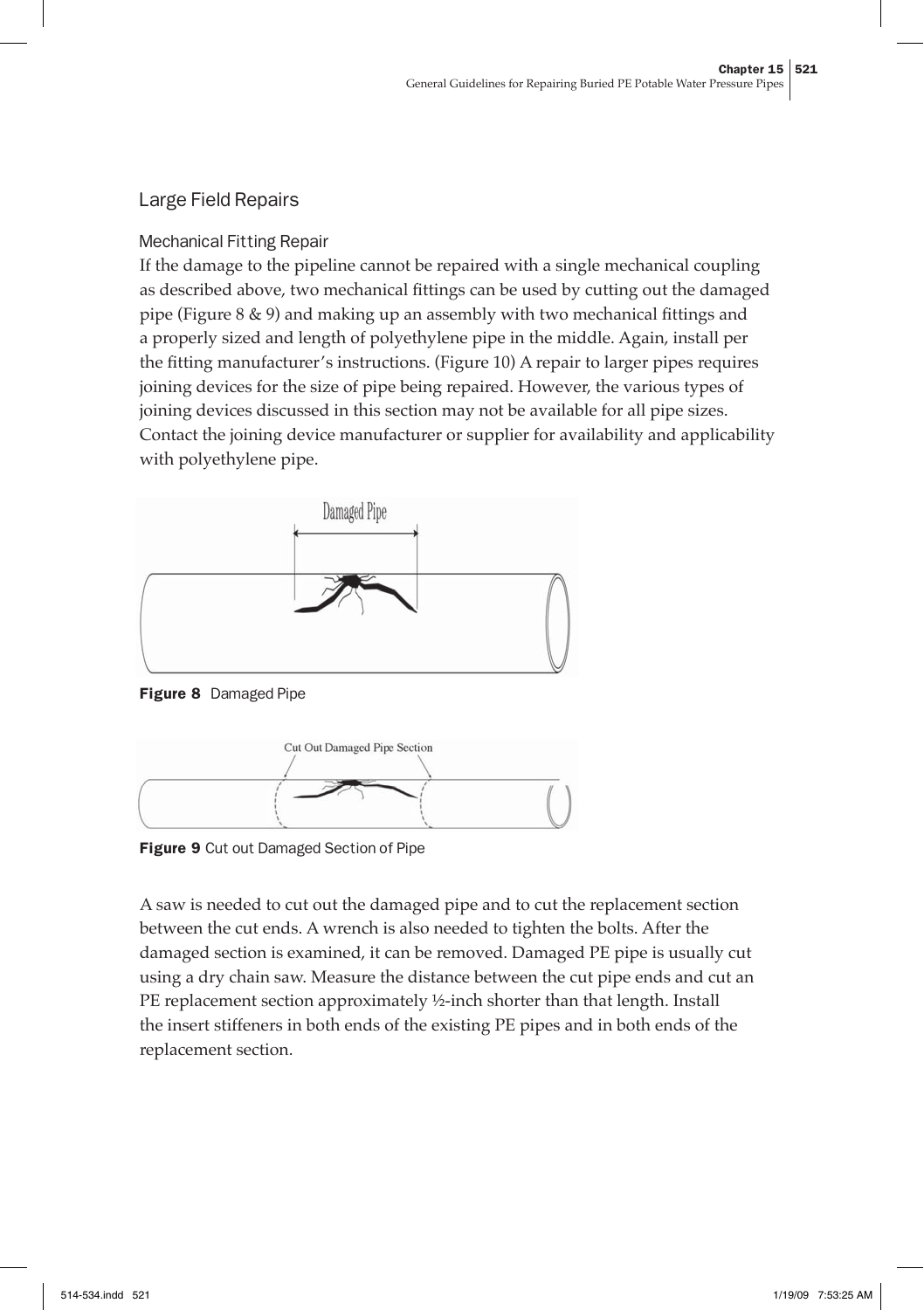

Figure 10 Mechanical Coupling Repair Assembly

Slide the couplings over the replacement section of the pipe and drop the assembly between two cut ends. Then slide the couplings between the replacement section and the cut ends and tighten the bolts using the manufacturer's procedures.

**Caution:** Make sure to provide restraints or anchors for the PE pipe if the mechanical couplings are not self restrained. Failure to follow this procedure could result in the pipe pulling out of the coupling (see "Mechanical Restraint" section in this chapter).

As noted above, it is recommended that all PE pipe ends used with mechanical couplings have a stiffener installed to increase the sealing capability of the coupling by minimizing the effects of creep and dimensional changes due to temperature variations (see "Stiffener Installation Guidelines" section in this chapter).

## Repairs with Solid Sleeves

Repairs can be made using a mechanical joint (MJ) solid sleeve along with insert stiffeners, restraint device, gasket and tee bolts. A saw is needed to cut out the damaged pipe and to cut the replacement section of PE pipe. A wrench is also needed to tighten bolts. The pipe, gasket and solid sleeve must be cleaned before final tightening of the bolts.

The benefit of this repair method is that it can be made in a wet environment with no special equipment. This is basically the same repair method used for PVC and ductile iron pipe with the addition of insert stiffeners used with PE pipe. The parts are MJ sleeve or sleeves, glands, restraint ring, gasket, extra pipe if large area is damaged, gaskets and tee bolts.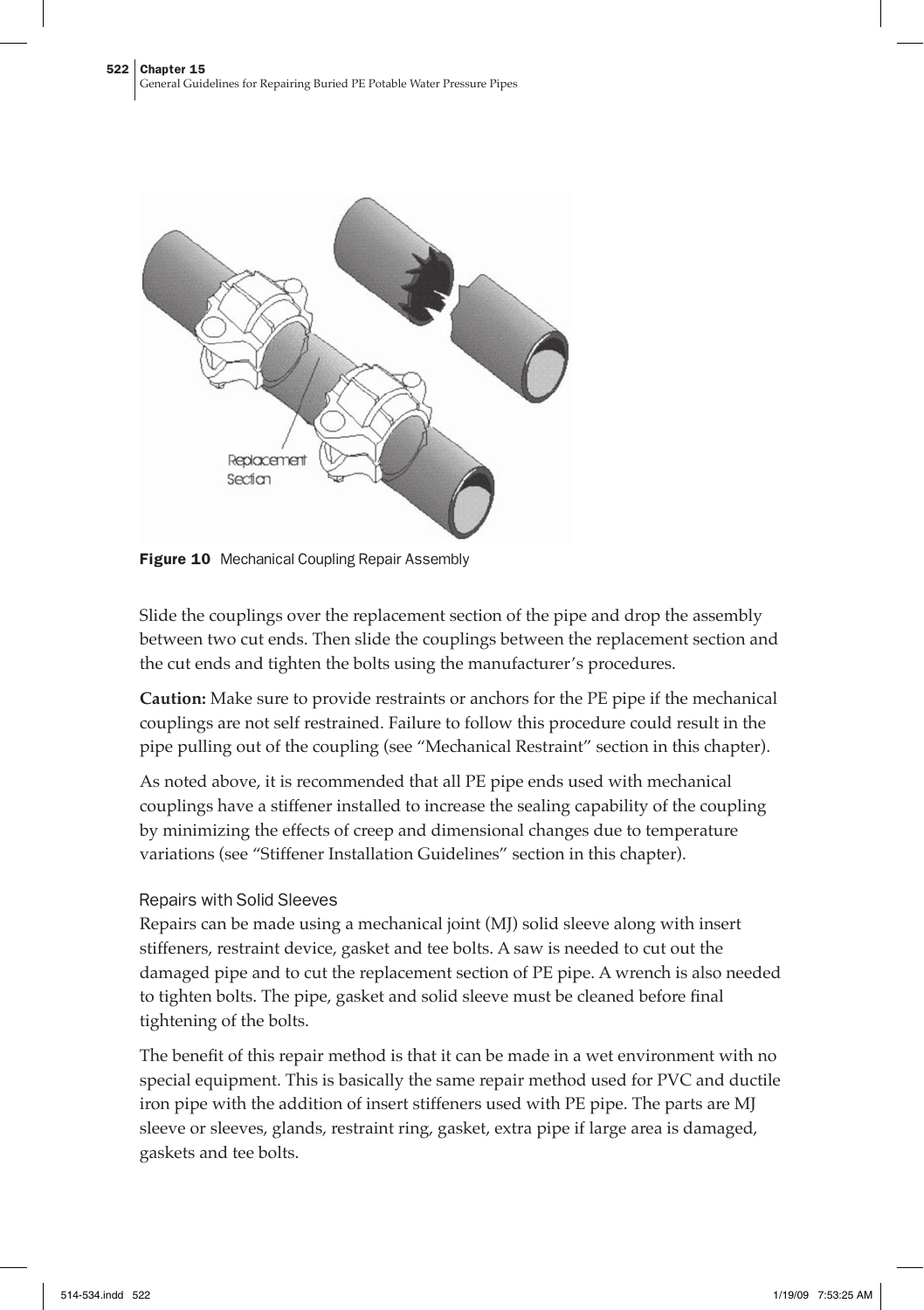

Figure 11 Restraint fitting placed on PE pipe

After cleaning the contact surfaces, and installing a stiffener in existing PE pipe ends and in the ends of the replacement HPDE pipe section, slide the restraint ring and gland over pipe followed by a gasket as shown above. The drawing below shows a typical layout of parts needed to make a repair.

In a repair situation, the MJ sleeve is connected on both ends to PE pipe. The solid sleeve can make up small sections of pipe. If the damaged pipe is longer than the span of a single sleeve, two solid sleeves are used to replace damaged pipe.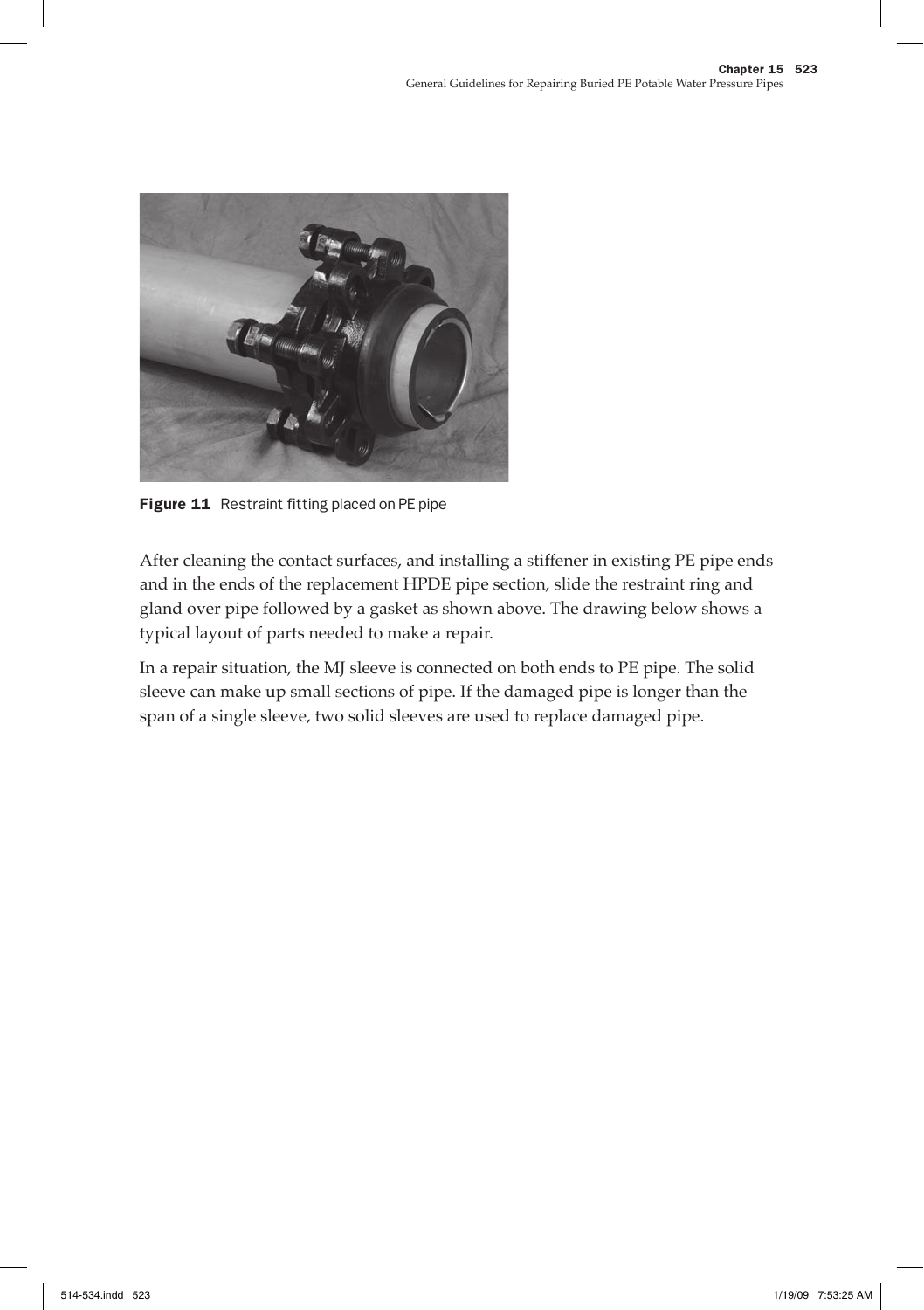

Figure 12 Solid Sleeve Repair Assembly

## Flange Adapter Spool Repair

Once pipeline damage has been reported, the size of the pipeline and the DR needs to be established. The correct flange adapter and backup ring size is selected and (4) are required for the repair (see Table 1). The water valve is then shut off and the area excavated and planking installed.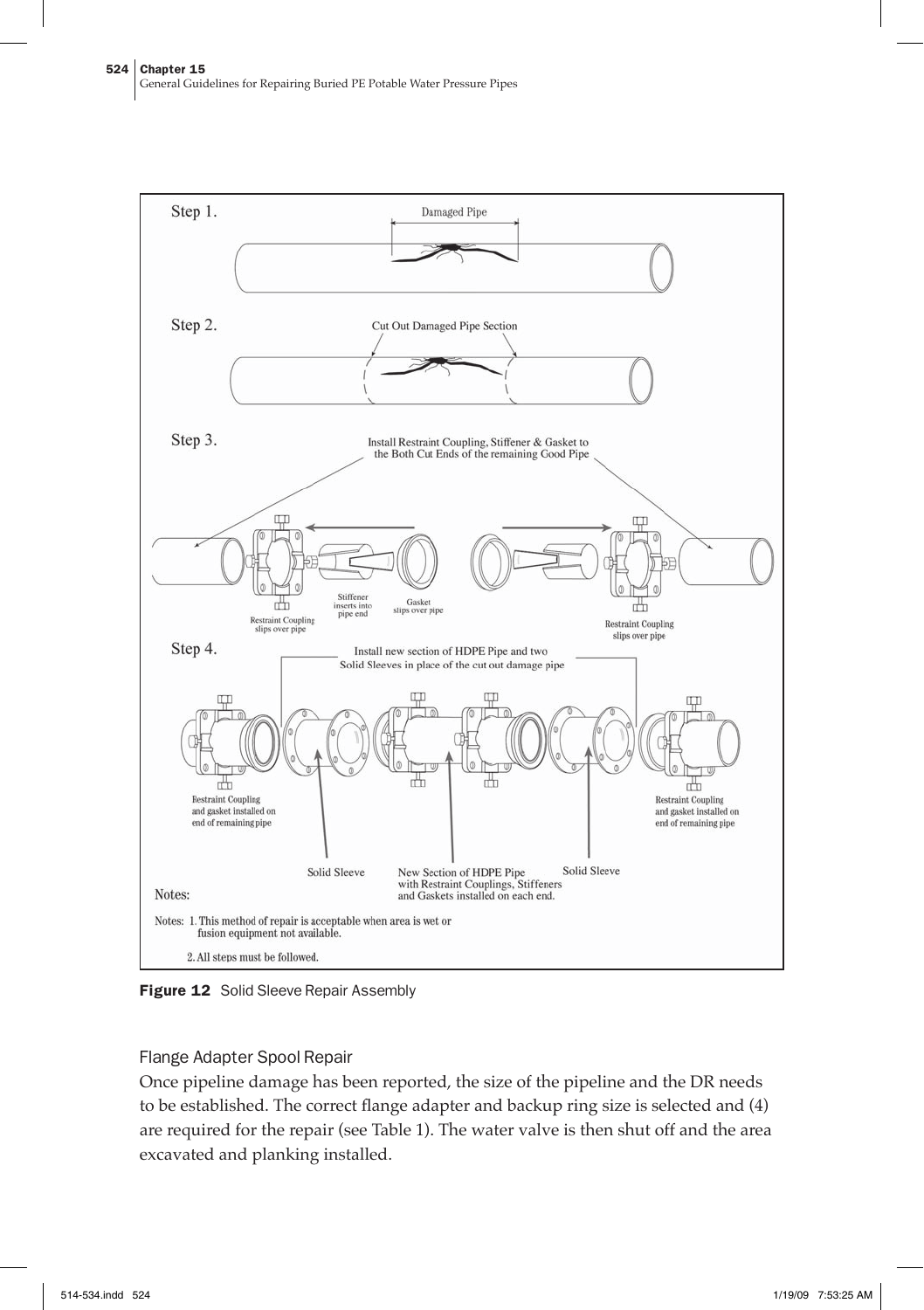Cut the damaged pipe from the piping system. Make sure that the length removed is long enough for the flange adapter spool assembly to be installed. (See Table 1)

Caution: Butt or Electro-fusion joints cannot be made with water flowing through the pipes. Make sure the water valve shuts-off the water flow 100% and make sure no water is flowing. If a small amount of water is flowing, a towel or pneumatic bladder can be inserted in the valve end to dam up the water long enough to make the butt fusion joint. Be sure to remove this item before making the final connection.

A butt-fusion machine capable of fusing the pipe size is installed in the ditch on planking and clamped to the main pipe. A proper sized flange adapter/back-up ring assembly is installed in the movable jaw. Face the pipe and the flange adapter end to mechanical stops. Remove the pipe chips from the area and align the pipe ends. Using the pipe manufacturer's recommended butt fusion procedures, fuse the pipe to the flange adapter/back-up ring assembly and allow the joint to cool under pressure.

When this joint is cool, remove the fusion machine from the pipe and install the fusion machine's fixed end on the other end of the pipe. Install the proper sized flange adapter/back-up ring assembly in the movable jaw. Face the pipe and the flange adapter end to mechanical stops. Remove the pipe chips from the area and align the pipe ends. Using the pipe manufacturer's recommended butt- fusion procedures, fuse the pipe to the flange adapter/back-up ring assembly and allow the joint to cool under pressure. Also, refer to PPI TR-33.

Once the flange adapters have been fused to the existing pipe ends, measure the inside distance between the flanges. Using the pipe manufacturer's recommended butt fusion procedures, fuse the other two flange adapter/back-up ring assemblies to a piece of pipe with the same OD, DR and specification as the existing pipe to produce an assembly that matches the inside distance between the flanges on the existing pipe. Install the spool piece between the two flanged pipe ends. Bolt the assembly together using the manufacturer's recommended guide for alignment and bolt torque. This will result in a fully restrained joint that does not require thrust blocks or thrust restraints (see Figure 13).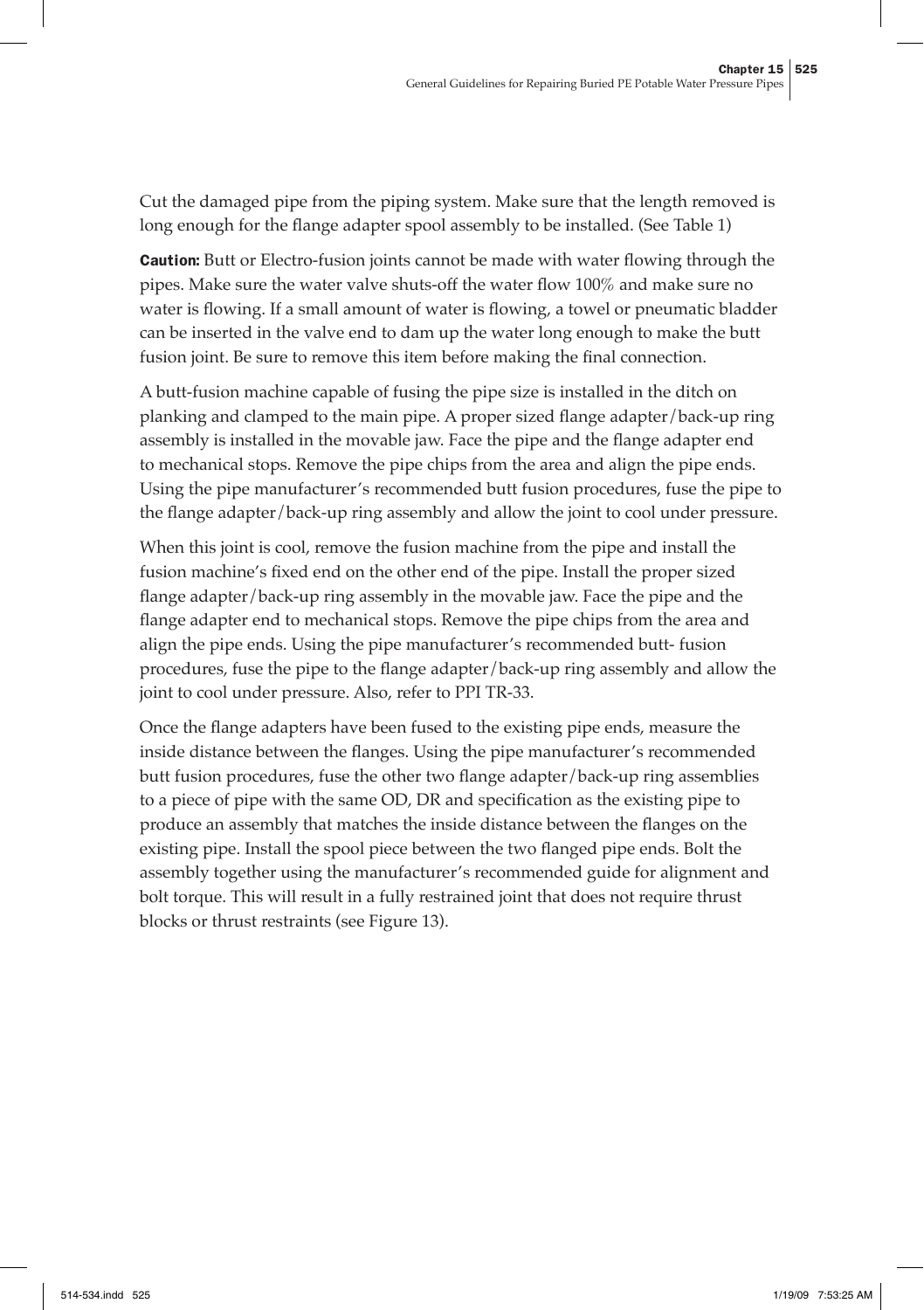| TABLE 1 |                                                               |  |
|---------|---------------------------------------------------------------|--|
|         | Minimum Recommended Length of Pipe to Remove for Repair Spool |  |

| <b>Pipe Size</b> | <b>Minimum Length of Pipe</b><br>to be Cut Out for Repair |
|------------------|-----------------------------------------------------------|
| 4" IPS/DIPS      | $4 - 5'$                                                  |
| 6" IPS/DIPS      | $4 - 5'$                                                  |
| 8" IPS/DIPS      | 5'                                                        |
| 10" IPS/DIPS     | 5'                                                        |
| 12" IPS/DIPS     | 5'                                                        |
| 14" IPS/DIPS     | 5'                                                        |
| 16" IPS/DIPS     | 5'                                                        |
| 18" IPS/DIPS     | 5'                                                        |
| 20" IPS/DIPS     | 5'                                                        |
| 22" IPS/DIPS     | 5'                                                        |
| 24" IPS/DIPS     | 6'                                                        |



Figure 13 Flange Adapter Repair Spool

#### Electrofusion Spool Repair

This method is very similar to the Flange Adapter Spool Assembly method, but uses different fusion technology to produce a permanent leak free connection. Instead of butt fusing the pipe ends to flange adaptors, electrofusion couplings are used to connect the replacement spool of pipe to the existing undamaged pipe. Consult the electrofusion manufacturer for the detailed joining procedure to follow in making this joint. Here are some general guidelines for follow.

Resistance wires are imbedded into the inside diameter of the electro-fusion couplings to facilitate the fusion joining of the pipe. Fusion is accomplished by energizing the coupling using a processor attached to the fitting. The processor provides the proper amount of energy required to achieve a proper fusion joint.

When damage has been detected, isolate the damaged area by closing valves or utilizing squeeze off tooling. Excavate the damage and determine the extent of the damage. Confirm the size and DR of the pipe to be repaired. The water valve is then shut off and the area excavated and planking installed.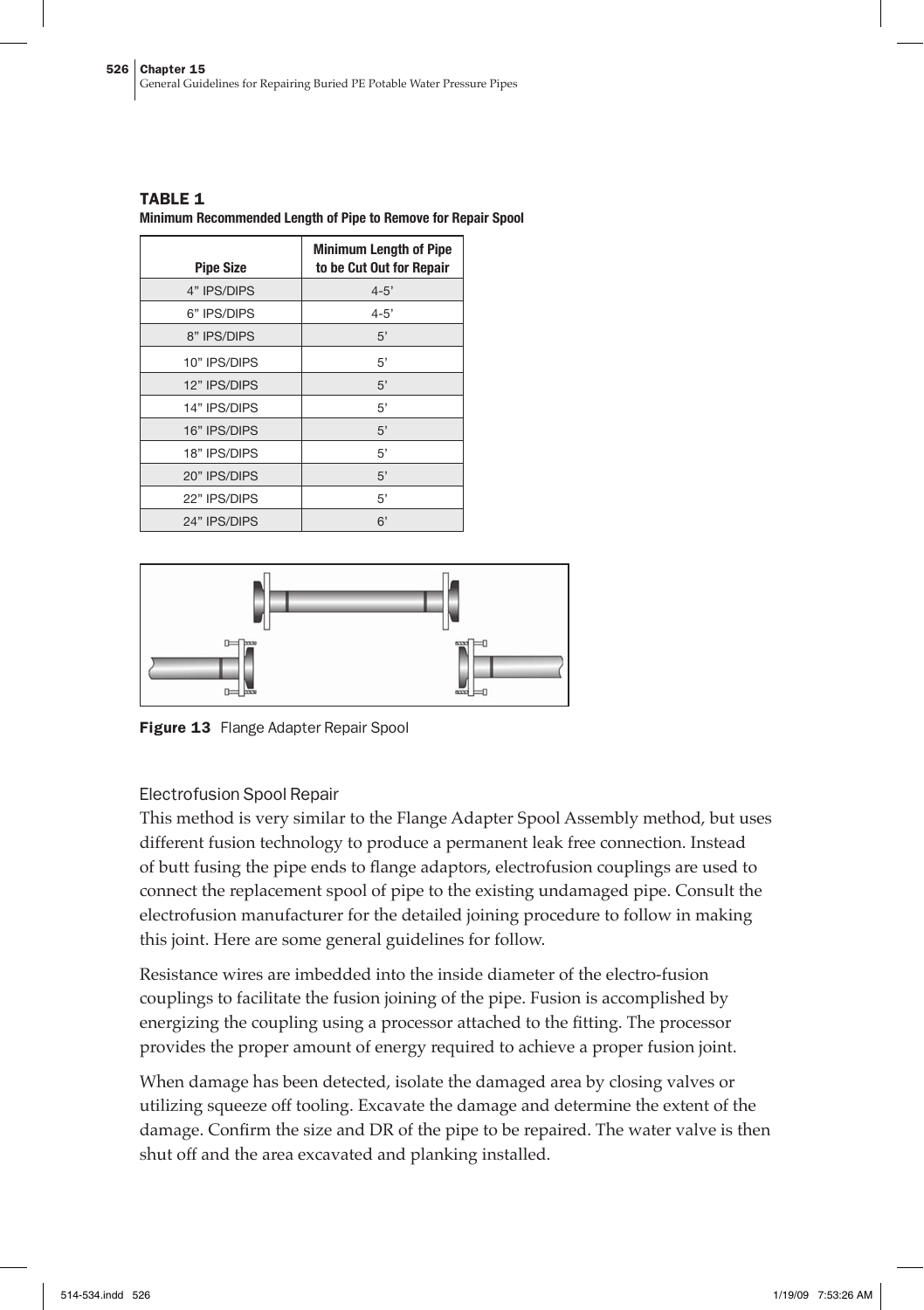Caution: Make sure the water valve shuts the water flow off 100% with no water flowing. Butt or Electrofusion joints cannot be made with water flowing through the pipes.

Caution: Pipe diameter and surface condition – Before making electrofusion coupling joints, the user must first determine that the pipe diameter and OD surface condition are suitable for electrofusion joining. Consult the electrofusion coupling manufacturer's instructions for diameter and surface damage limits.

Caution: Joining by qualified persons – Large diameter electrofusion joining is performed only by persons that have personally received training in large diameter electrofusion from the electrofusion coupling manufacturer.

Remove the damaged section of pipe, cutting the ends as square as possible. Cut a spool of the repair pipe to the same length as the removed section of pipe.

On pipe sizes larger than 8" or if the pipe is out of round, it is recommended that a re-rounding tool be installed beyond the area to be scraped. This will help in the scraping process and in the installation of the electro-fusion coupling.



Figure 14 Hydraulic Re-Rounding Clamp Installed



Figure 15 Mechanical Re-Rounding Clamp Installed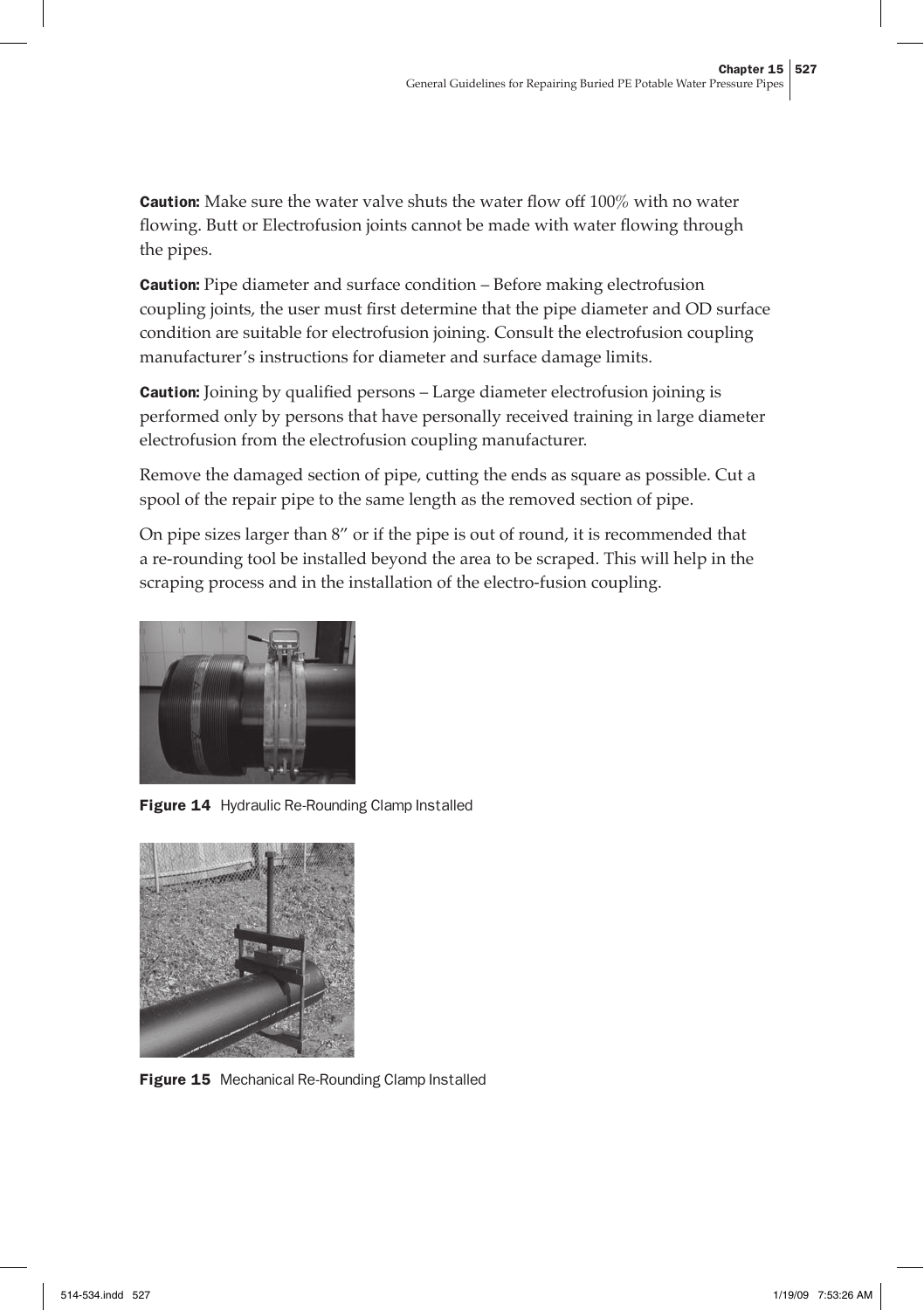Prepare the ends of the spool piece by removing all of the oxidized material from the outside diameter, using a scraper tool. Do not use grinders, emery cloth or other abrasive materials or tools, as they do not completely remove the oxidation.

Prepare each end for the full length of the electrofusion coupling.

Install the couplings completely on each end of the spool piece. Prepare the existing pipe ends in the same manner. Position the spool and move the couplings over the existing pipe ends to be repaired. Provide support for the couplings and the pipe and eliminate any misalignment and stress from the repair area. Using the Electrofusion manufacturers recommended procedures, attach the control box to the fittings and fuse the couplings to both ends of the spool and pipe. This will result in a fully restrained joint that does not require thrust blocks or thrust restraints.

Always follow the manufacturer's installation instructions when installing electrofusion fittings. When making a large diameter pipe repair, refer to the Plastics Pipe Institute Technical Note TN-34.



**Figure 16** Electrofusion Repair Spool

# Stiffener Installation Guidelines

When using a mechanical connection for repair that grips on the OD of the PE pipe, it is recommended that a stiffener be added to the ID of the pipe to insure a good connection between the coupling and the pipe. Check the pipe for toe in, which is an inward curvature of the pipe ends due to residual stress. If it is severe, cut the pipe back to remove it. If possible, have some means to press the stiffener into place. Lubricant will minimize the insertion effort required. A detergent or silicone grease is recommended.

There are two types of stiffeners available on the market. One type is a fixed diameter stiffener that matches the ID of the pipe being repaired (see Figure 17). Caution should be used when using fixed diameter stiffeners to be sure they are sized properly to obtain the proper press fit in the PE pipe. These are mainly used with smaller diameter service lines.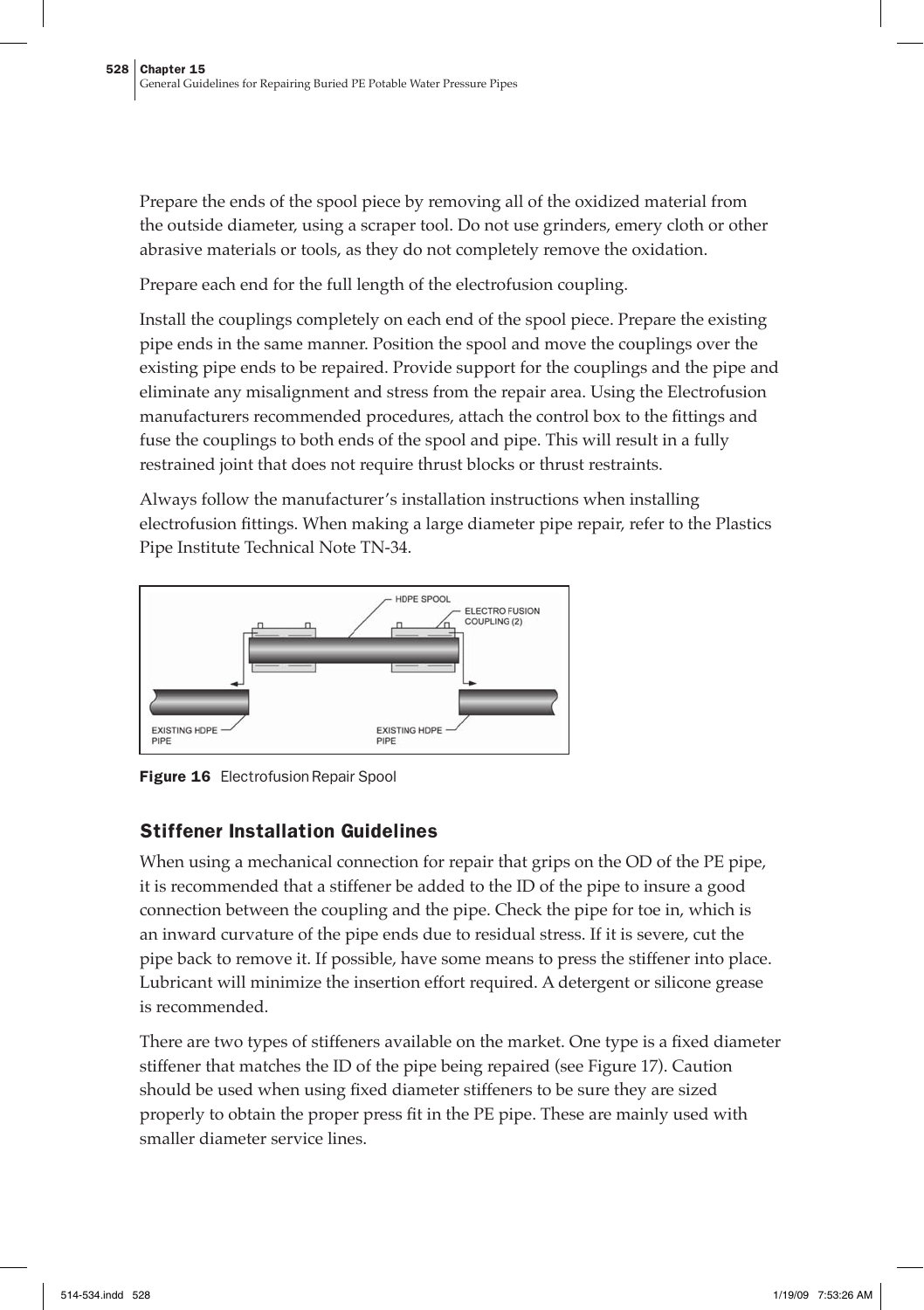

Figure 17 Fixed Diameter Stiffener for PE pipe

The other type of stiffener is a split ring stiffener (see Figure 18). These are normally made of stainless steel and provide a thin yet strong pipe wall reinforcement without disturbing the flow characteristic of the pipe. The easy installation instructions are shown below.



Figure 18 Split Ring Stiffener for PE pipe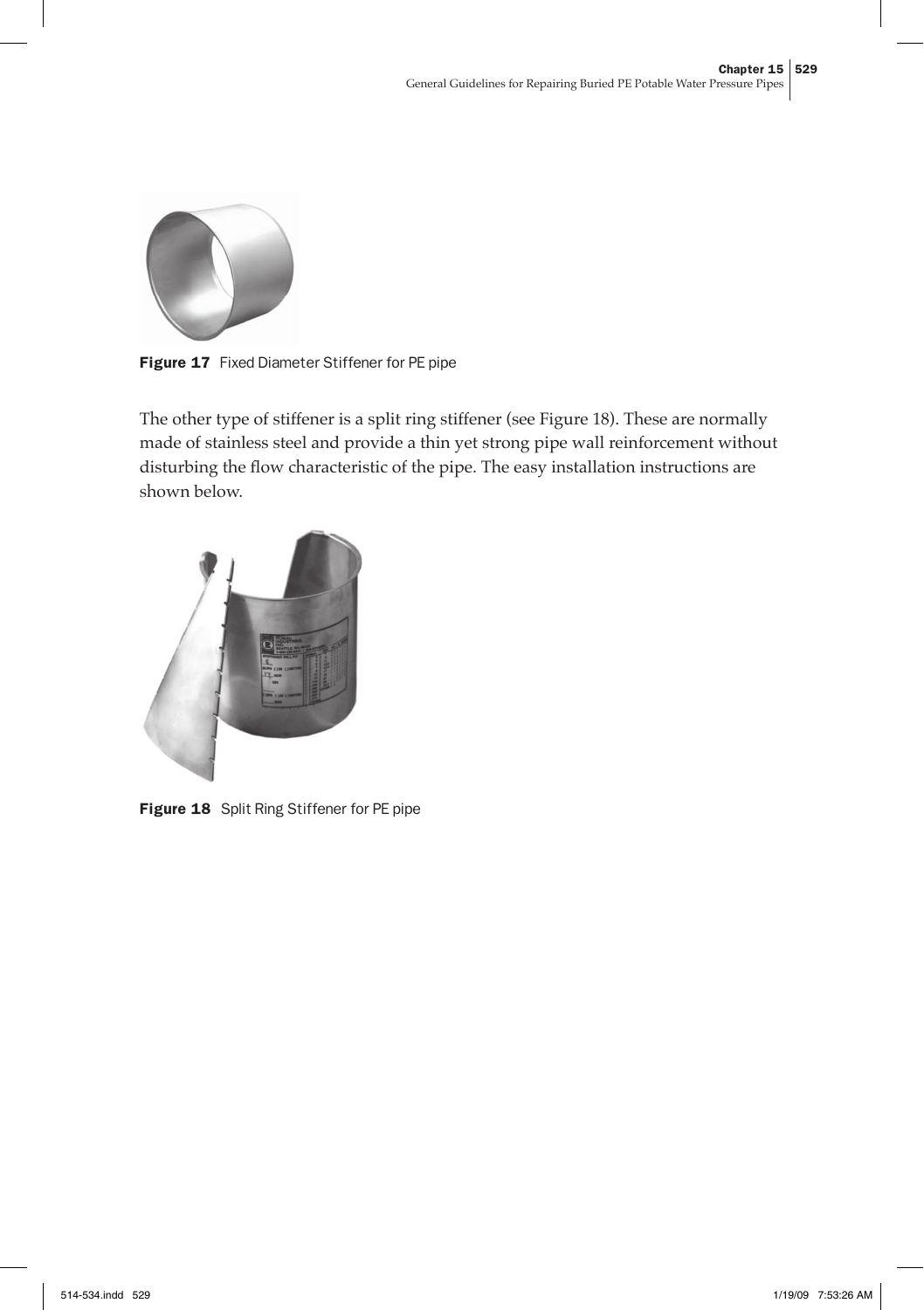



Figure 19 Install Split Ring Stiffener in PE pipe

## Restraint Methods

## Mechanical Repair Fitting Restraint

The most common method of restraining a mechanical repair fitting is to add a backup flange to each pipe and electro-fuse the appropriate number of Flex Restraints to each end of the mechanical fitting. The number of Flex Restraints fused to each end depends on the pipe diameter (contact the fitting manufacturer for proper assembly instructions). Once the Flex Restraints have been cooled properly, the mechanical components such as the sleeve, glands, gaskets and bolts can be installed per the manufacturer's procedures to complete the restraining process.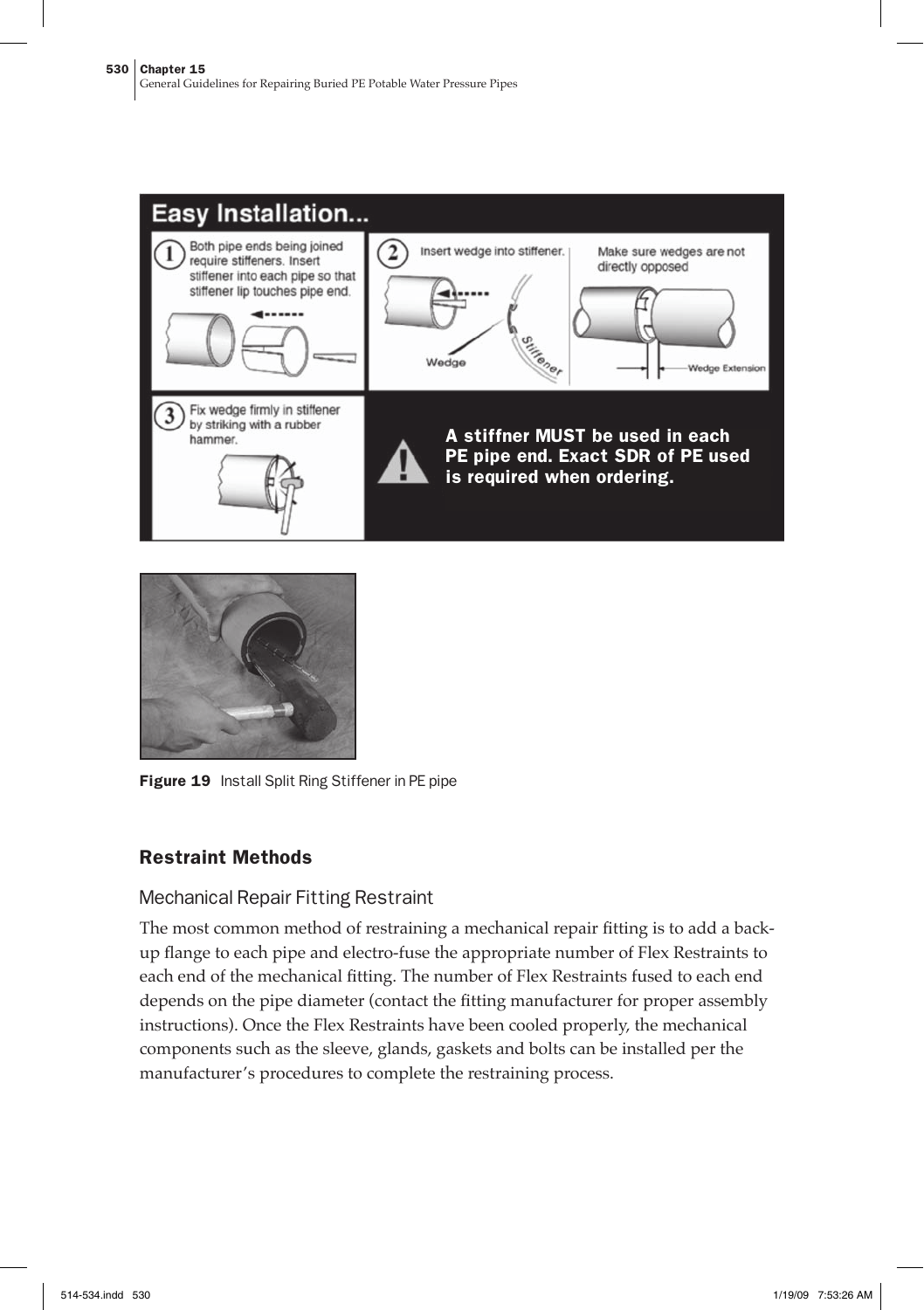

Figure 20 Mechanical Repair Fitting Restraint

## Mechanical Coupling Restraint

When the damage is small and a mechanical coupling will satisfy the repair, it may need to be restrained. This is accomplished by using flex restraints (or mechanical restraints) and back up rings on both sides of the coupling. In this situation, the proper quantity of flex restraint couplings are electro-fused to the PE pipe on each side of the coupling (contact the fitting manufacturer for proper assembly instructions). Two backup rings are used with all-thread rods to restrain the connection. Consult the restraint harness manufacturer for the proper assembly procedure.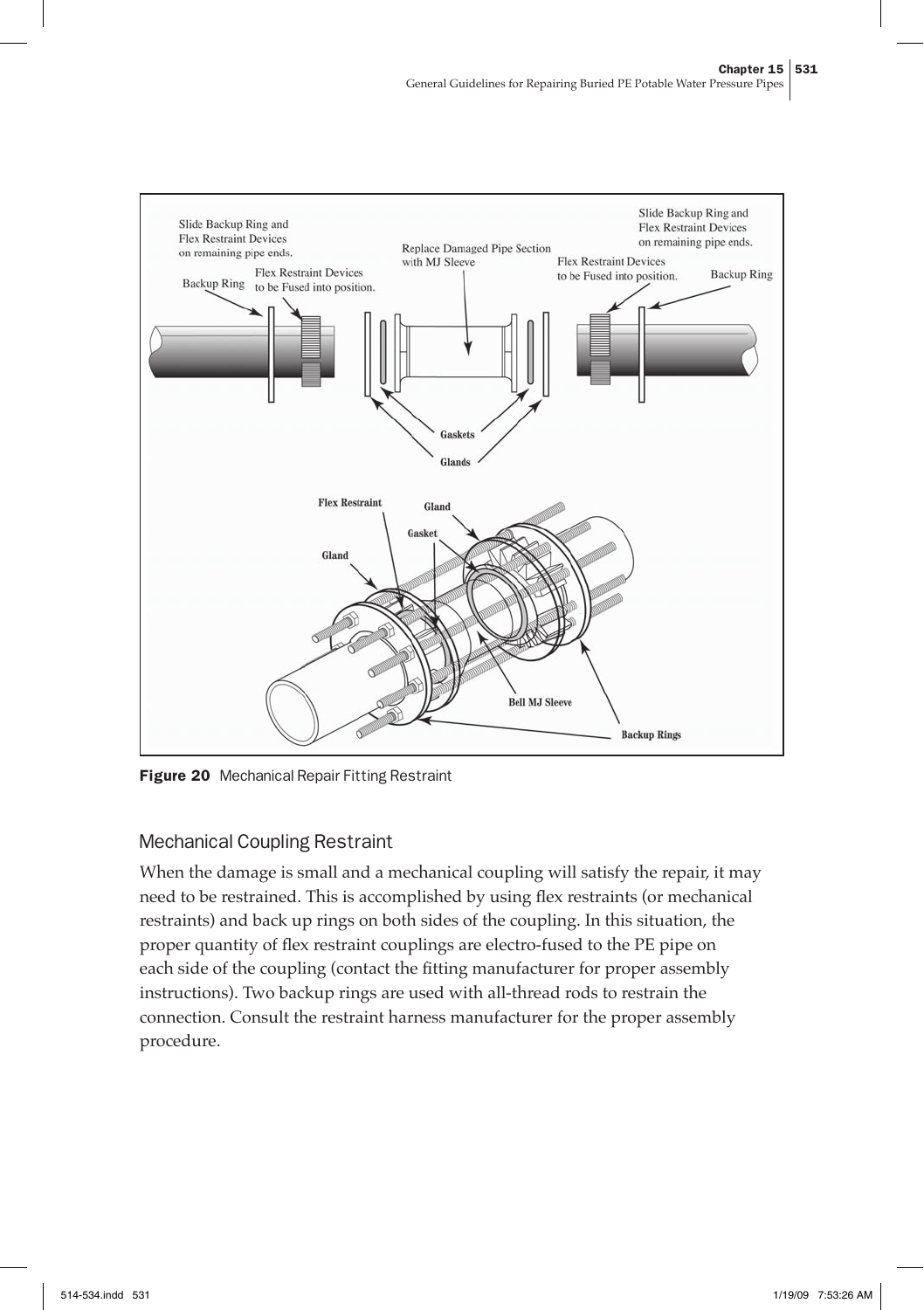

Figure 21 Mechanical Coupling Restraint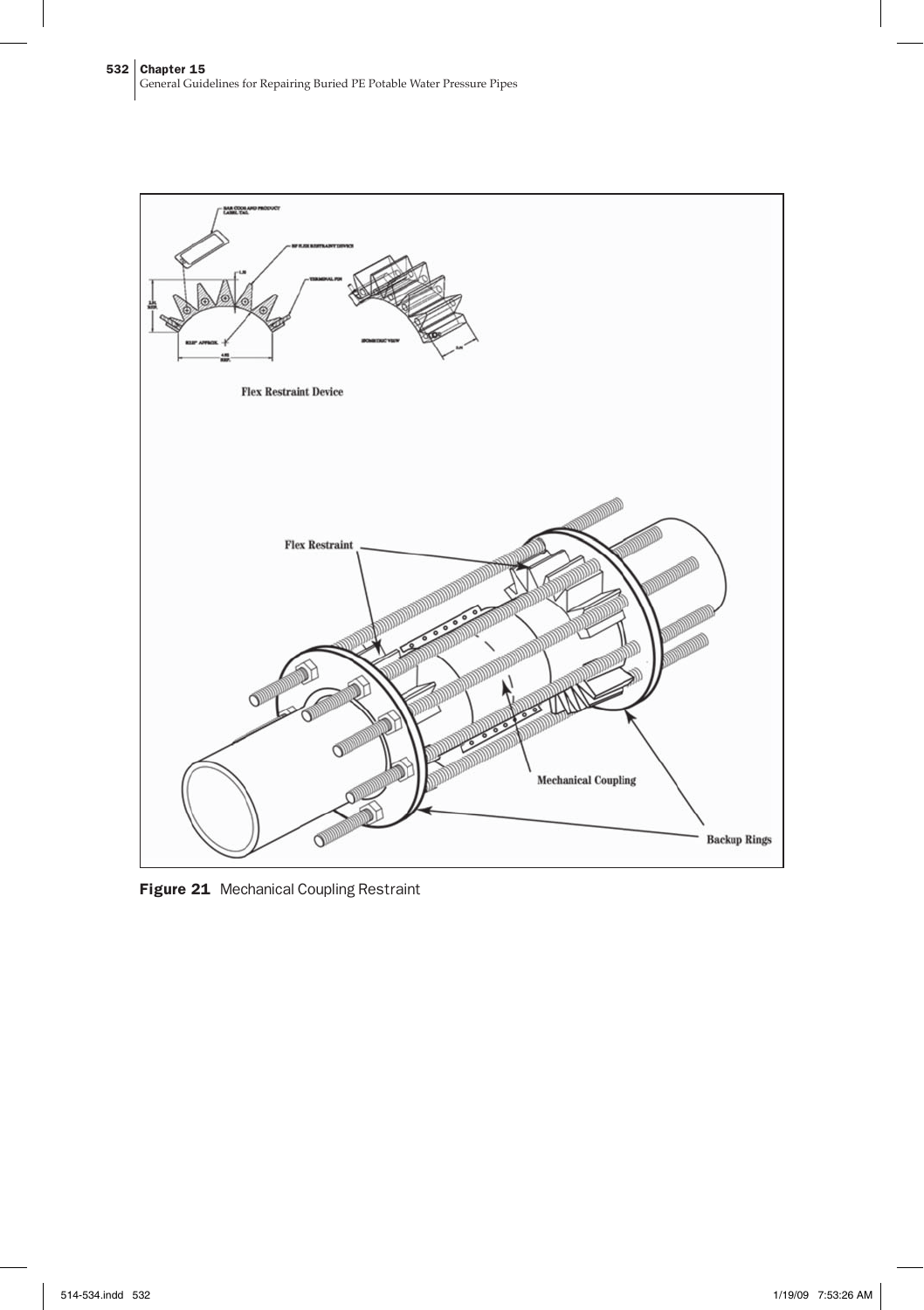# Repair Clamps

Third party damage to PE or any pipe material is always a possibility. Repairs can be made by cutting out the damaged section of pipe and replacing the section by use of heat fusion or mechanical fitting technology discussed earlier. Within limits, repairs can also be made with clamp-on repair saddles as depicted in Figure 22. Such devices do have limitations for use. They are intended only to repair locally damaged pipe such as gouges or even punctures of the pipe wall. A clamp length of not less than 1½" times the nominal pipe diameter is recommended. The procedure is basically to clean the pipe area where the clamp will be placed, and bolt the clamp in place according to the fitting manufacturer's instructions. As with all fittings, limitations on use should be verified with the fitting manufacturer.



Figure 22 Mechancial Clamp-on Repair Saddle

## Squeeze-off

Regardless of the joining method applied in the installation of PE pipe, it may become necessary to shut off the flow in the system. With PE pipe materials, squeeze-off of the pipe with specially-designed tools is a common practice for gas applications. Use squeeze-off tools per ASTM F 1563 and follow the squeeze-off procedures in ASTM F 1041.